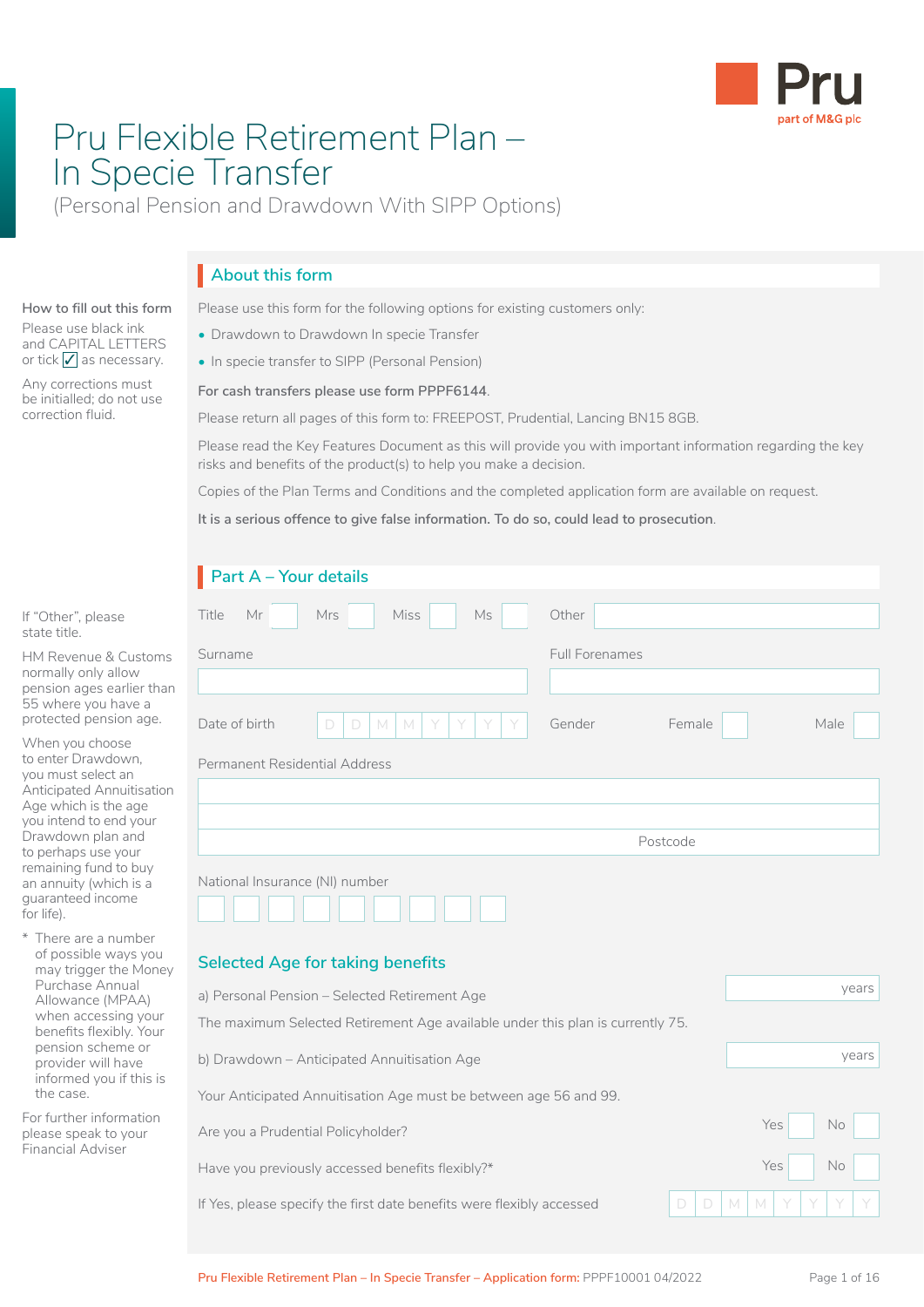## **Part B – Transfer payment**

If you are taking Drawdown and do not answer if you require Flexi-access Drawdown, we will assume Flexiaccess Drawdown is required.

| Please tell us how your Transfer Payment should be split. We will contact you for further instructions where the |  |
|------------------------------------------------------------------------------------------------------------------|--|
| transfer value received does not match the details below. I                                                      |  |

#### **Estimated Transfer Value for:**

| Personal Pension   £ |  | Drawdown |
|----------------------|--|----------|
|----------------------|--|----------|

Do you require Flexi-access Drawdown?

|                   | $Drawdown \, \mathsf{E}$ |  |  |  |
|-------------------|--------------------------|--|--|--|
| -access Drawdown? | Yes                      |  |  |  |

Note: We cannot allow immediate Drawdown from a transfer of money that is not currently in Drawdown. The transfer value needs to be invested in a Personal Pension until all assets have been re-registered. An up to date valuation can then be sought and an internal transfer to Drawdown processed. If you want to use your In specie transfer for Drawdown then you should contact us when we tell you the transfer is complete.

Is the transfer as a result of benefits received on death? No Yes l Yes

n

[ **l** 

#### **Is the transfer coming from an existing:**

| Dependant's Drawdown (capped) |  |
|-------------------------------|--|
|                               |  |

Nominee's Flexi-Access Drawdown

| Dependant's Flexi-Access Drawdown |
|-----------------------------------|
| Successor's Flexi-Access Drawdown |

 $\Box$ 

[ **l**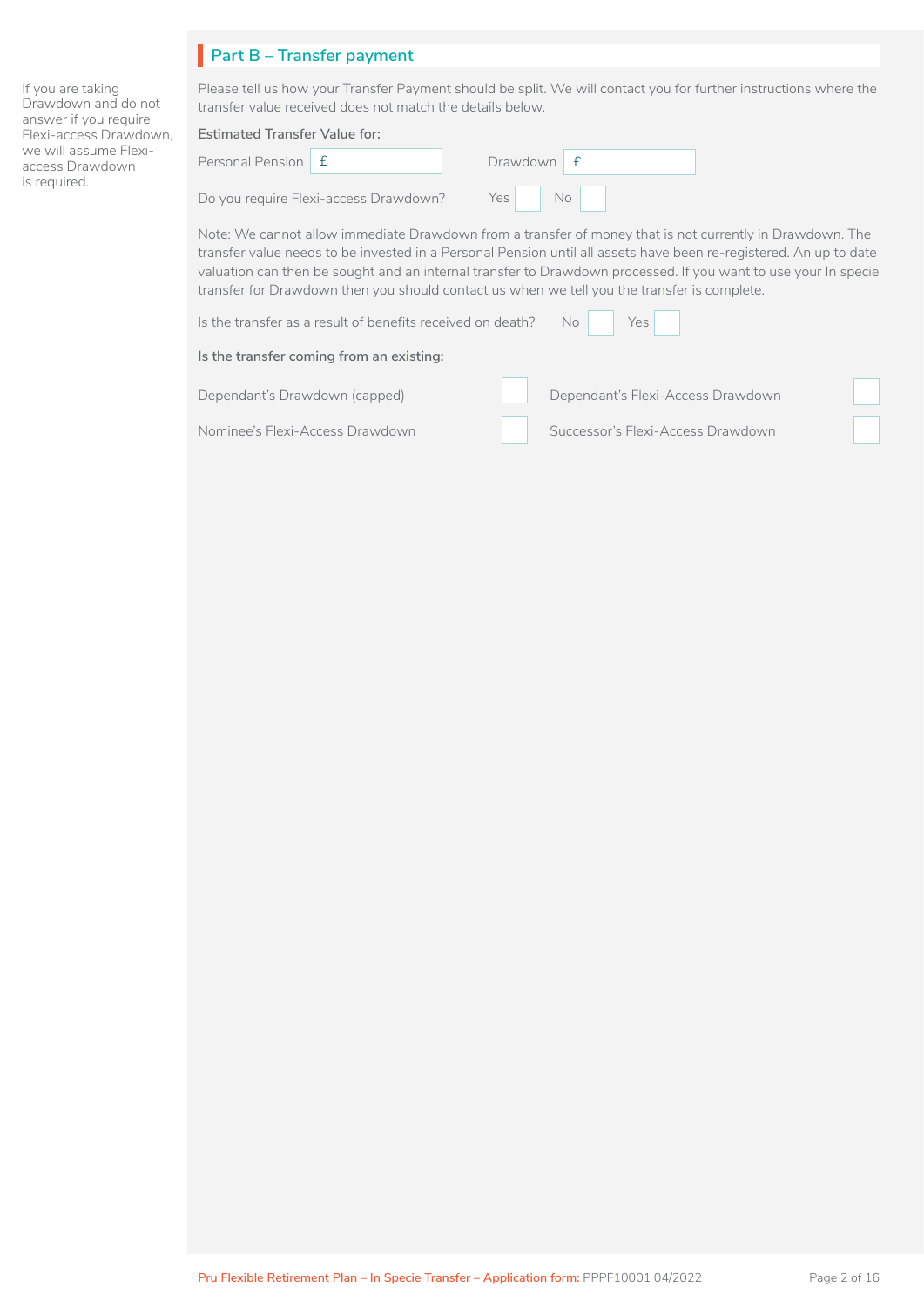#### **Part C – Nomination of Beneficiary**

#### **Personal Pension**

Prudential are not legally bound to follow your wishes but will take them into account.

#### **Nomination of Beneficiary**

Please show below the person you would like to receive your death benefits under the plan.

| Surname                                                            |     |             |    |       | <b>Full Forenames</b>                                                                                  |          |  |  |
|--------------------------------------------------------------------|-----|-------------|----|-------|--------------------------------------------------------------------------------------------------------|----------|--|--|
|                                                                    |     |             |    |       |                                                                                                        |          |  |  |
| Address (including postcode)                                       |     |             |    |       |                                                                                                        |          |  |  |
|                                                                    |     |             |    |       |                                                                                                        |          |  |  |
|                                                                    |     |             |    |       |                                                                                                        |          |  |  |
|                                                                    |     |             |    |       |                                                                                                        |          |  |  |
| Relationship to You (if any)                                       |     |             |    |       |                                                                                                        |          |  |  |
|                                                                    |     |             |    |       | Proportion of Benefits                                                                                 |          |  |  |
|                                                                    |     |             |    |       | If not 100%, details of any additional beneficiaries should be attached to this application.           |          |  |  |
|                                                                    |     |             |    |       |                                                                                                        |          |  |  |
| <b>Drawdown</b>                                                    |     |             |    |       |                                                                                                        |          |  |  |
| Please use the same nominations as shown for the Personal Pension. |     |             |    |       |                                                                                                        |          |  |  |
| Nomination of Beneficiary                                          |     |             |    |       |                                                                                                        |          |  |  |
|                                                                    |     |             |    |       |                                                                                                        |          |  |  |
|                                                                    |     |             |    |       | Please show below the person you would like to receive your death benefits under the plan.             |          |  |  |
|                                                                    | Mrs | <b>Miss</b> | Ms | Other |                                                                                                        |          |  |  |
| Title<br>Mr                                                        |     |             |    |       |                                                                                                        |          |  |  |
| Surname                                                            |     |             |    |       | <b>Full Forenames</b>                                                                                  |          |  |  |
|                                                                    |     |             |    |       |                                                                                                        |          |  |  |
| Address                                                            |     |             |    |       |                                                                                                        |          |  |  |
|                                                                    |     |             |    |       |                                                                                                        |          |  |  |
|                                                                    |     |             |    |       |                                                                                                        |          |  |  |
|                                                                    |     |             |    |       |                                                                                                        | Postcode |  |  |
|                                                                    |     |             |    |       |                                                                                                        |          |  |  |
| Relationship to You (if any)                                       |     |             |    |       | Proportion of Benefits                                                                                 |          |  |  |
|                                                                    |     |             |    |       |                                                                                                        |          |  |  |
|                                                                    |     |             |    |       | If not 100%, details of any additional beneficiaries should be attached to this application.           |          |  |  |
|                                                                    |     |             |    |       | Please now complete section G (if appropriate), H and then sign and date the Declaration in section I. |          |  |  |

The discretionary distribution of death benefits means that Inheritance Tax will not normally apply.

If you want to choose additional beneficiarie please write the detail on a separate sheet of paper, and attach it to this form. Please make sure that the total for your chosen beneficial when added together equals 100%.

If you want to change these details later, you should write to Prudential, quoting you plan number and the revised information.

Under the Drawdown plan the nomination is binding on the Trustees if the nomine is a dependant other than through financial interdependency, at th date of your death.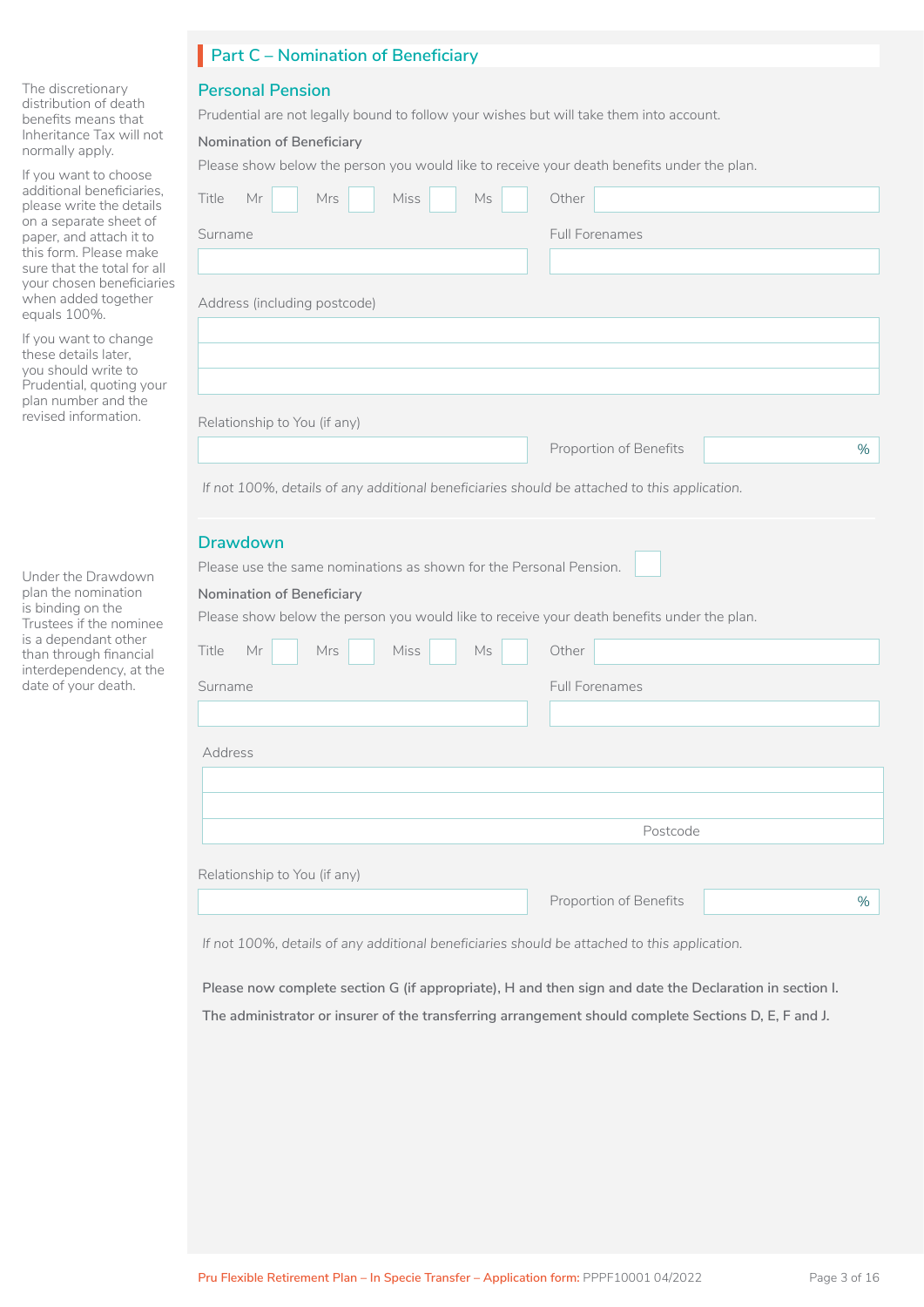|                                                         | Part D - Details of transferring arrangement                                                                                                                 |            |
|---------------------------------------------------------|--------------------------------------------------------------------------------------------------------------------------------------------------------------|------------|
|                                                         | Full name of Scheme/Arrangement                                                                                                                              |            |
|                                                         |                                                                                                                                                              |            |
|                                                         | HM Revenue and Customs Reference Number                                                                                                                      |            |
|                                                         | Name and Address of Trustee /Administrator                                                                                                                   |            |
|                                                         |                                                                                                                                                              |            |
|                                                         |                                                                                                                                                              |            |
|                                                         | Postcode                                                                                                                                                     |            |
| Please tick the<br>appropriate box.                     | Where is the transfer coming from?<br>UK Scheme Transfers                                                                                                    |            |
|                                                         | • Occupational Scheme                                                                                                                                        |            |
|                                                         | • S32 with GMP                                                                                                                                               |            |
| Further information may<br>be required for transfers    | • Other                                                                                                                                                      |            |
| from overseas schemes.                                  | <b>OR</b>                                                                                                                                                    |            |
|                                                         | • Overseas Scheme Transfer                                                                                                                                   |            |
| Please give full details -<br>evidence of approval will | Any other source approved by HM Revenue & Customs                                                                                                            |            |
| be required.                                            |                                                                                                                                                              |            |
|                                                         |                                                                                                                                                              |            |
|                                                         |                                                                                                                                                              |            |
|                                                         |                                                                                                                                                              |            |
|                                                         | Is the transfer a result of a divorce "pensions splitting" order?                                                                                            | Yes<br>No  |
|                                                         | If the pension being shared is a pension in payment please let us know the amount of the transfer value from<br>which no further tax-free cash may be taken. |            |
|                                                         |                                                                                                                                                              |            |
|                                                         |                                                                                                                                                              |            |
|                                                         | Part $E -$ Transfer details                                                                                                                                  |            |
|                                                         | Total amount of transfer value                                                                                                                               | £          |
|                                                         | Is there any crystallised rights included in the transfer value? If yes, please also<br>complete "Information for Drawdown to Drawdown Transfers" opposite.  | Yes<br>No  |
|                                                         | Is any part of the transfer uncrystallised rights that originated in an approved                                                                             |            |
|                                                         | occupational pension scheme where, on or after 27 July 2004 but before 6 April 2006,<br>the applicant took a tax-free lump sum but delayed taking pension?   | Yes<br>No. |
|                                                         | If yes, and this does not apply to the whole transfer value, please confirm the value<br>that has already attracted tax-free cash.                           | $\pounds$  |
|                                                         | Is the transfer part of a block transfer from a registered pension scheme?                                                                                   | Yes<br>No  |
|                                                         | Note: If the member has been a member of our scheme for more than 12 months we will normally ignore any<br>details given below.                              |            |
|                                                         | Does the investor qualify for Protected Tax-Free Cash for pre 6 April 2006?                                                                                  | Yes<br>No. |
|                                                         |                                                                                                                                                              |            |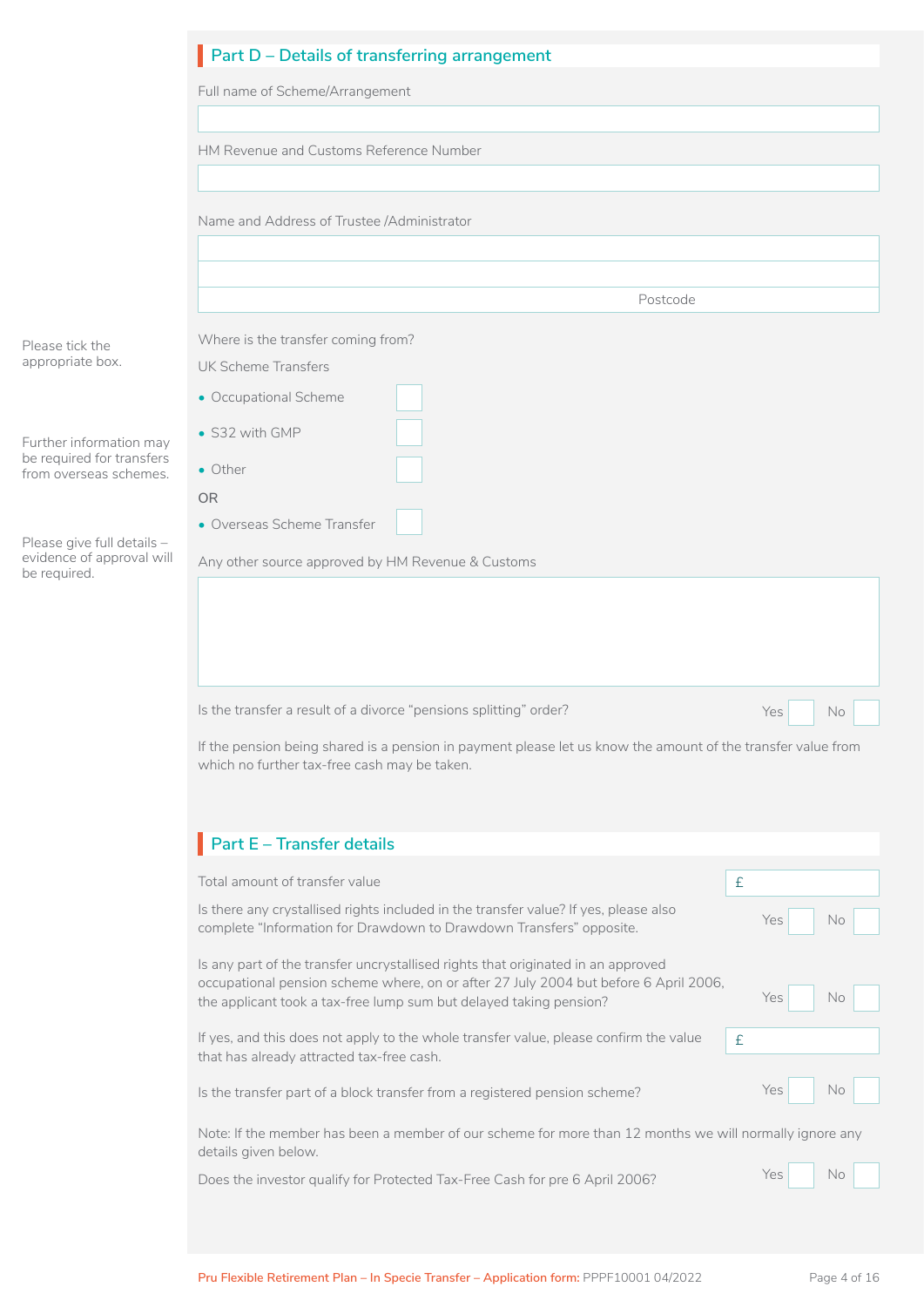| Part E - Transfer details - continued                                                                                                                                    |              |
|--------------------------------------------------------------------------------------------------------------------------------------------------------------------------|--------------|
| Protected Tax-Free Cash amount at 5 April 2006                                                                                                                           | £            |
| Fund value at 5 April 2006                                                                                                                                               | £            |
| Does the investor have a Protected Early Pension Age?                                                                                                                    | Yes<br>No    |
| Protected Early Pension Date (this date must be a birthday)<br>D<br>D                                                                                                    | M<br>M       |
| Does the Transfer Value include the value of any contributions paid, or benefits earned,<br>after 5 April 2006?                                                          | Yes<br>No    |
| Has there been a previous partial transfer out from the scheme?                                                                                                          | Yes<br>No    |
| If yes, value of previous transfer out                                                                                                                                   | £            |
| Are all benefits available from the scheme payable as a Standalone Lump Sum?                                                                                             | Yes<br>No    |
| <b>Information For Drawdown To Drawdown Transfers</b><br>Does the transfer payment include:                                                                              |              |
| · different GAD review dates?*                                                                                                                                           | Yes<br>No    |
| • pre and post 6 April 2006 drawdown?                                                                                                                                    | Yes<br>No    |
| If any of the above is yes, we need the details of each fund separately.                                                                                                 |              |
| Transfer Value of Drawdown Fund                                                                                                                                          | £            |
| Were funds already in drawdown at 6 April 2006?*                                                                                                                         | Yes<br>No    |
| When was the last GAD review?*<br>D<br>D                                                                                                                                 | M<br>M       |
| Gilt Yield used at last GAD review*                                                                                                                                      | %            |
| Current Capped Drawdown Limit (max GAD)*                                                                                                                                 | £            |
| Will the current drawdown limit change at the start of the new GAD year as a result<br>of part annuitisation or pension sharing?*                                        | Yes<br>No    |
| If yes, what will the new limit be?*                                                                                                                                     | £            |
| Total amount withdrawn in the current GAD year*                                                                                                                          | £<br>(gross) |
| Value of fund at date funds were first moved to drawdown                                                                                                                 | £            |
| (If funds were phased show the total of the fund values when they were moved into drawdown).                                                                             |              |
| If the funds were moved to drawdown after 5 April 2006, the total standard Lifetime<br>Allowance used by all BCEs connected to the transfer value quoted in this section | $\%$         |
| Does the member have any short term annuity contracts currently in payment<br>from the Drawdown fund?                                                                    | Yes<br>No    |
|                                                                                                                                                                          |              |
| If yes, we will contact you for further details                                                                                                                          |              |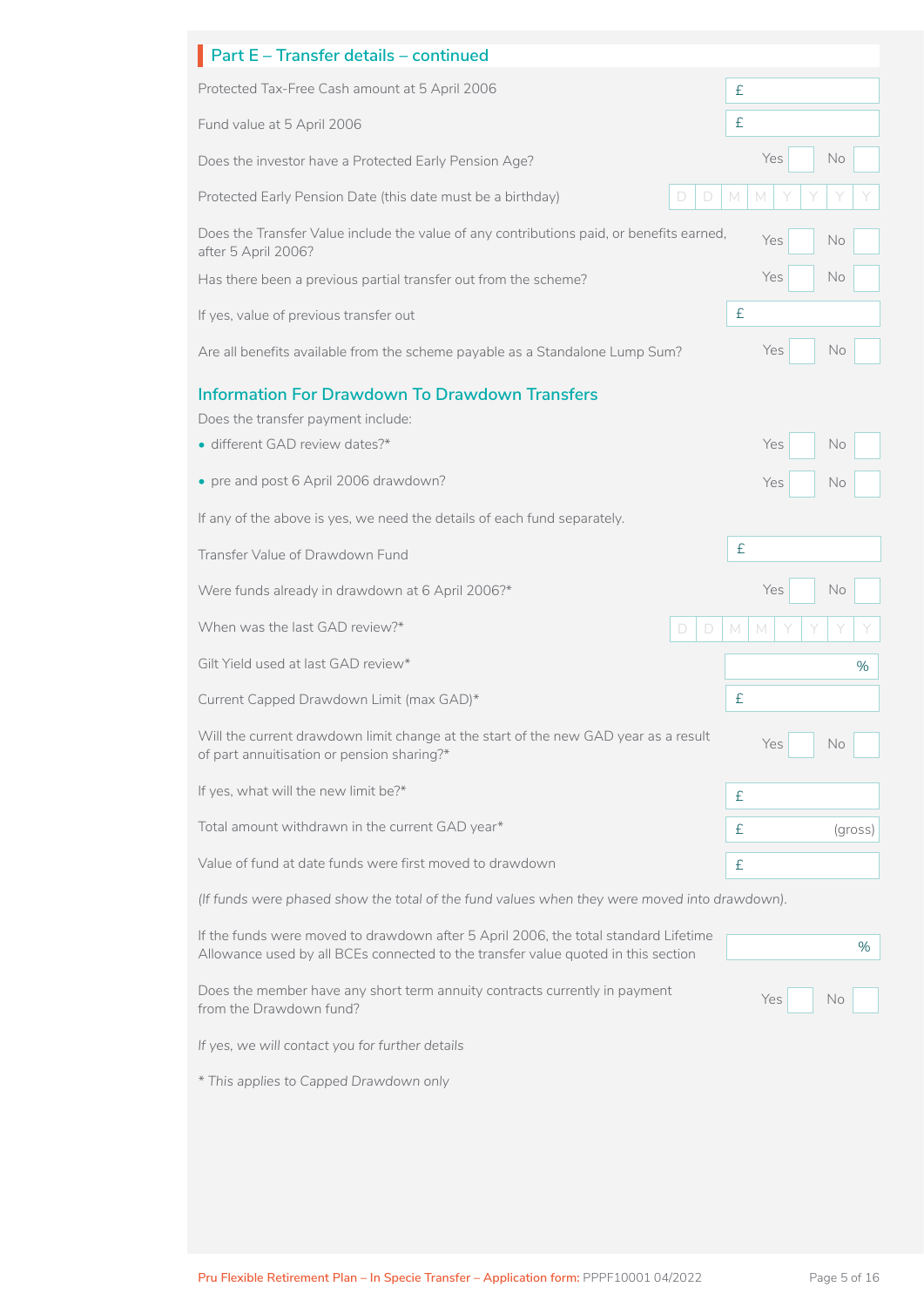| <b>Part F - Assets to be transferred</b> |  |  |
|------------------------------------------|--|--|
|                                          |  |  |

#### **Type of Assets**

If the transfer is all cash the member should complete form PPPF6144.

We will require an up-to-date list of holdings from the current administrator. Any assets which are not permitted under the Plan Rules will need to be sold before we can proceed with

Please provide value of all cash including capital and income accounts.

the transfer.

The cash amount must be enough to cover the set up fees, minimum bank account balance and any income required if a drawdown to drawdown transfer. All assets transferred will be invested in the Prudential Self-Invested Fund.

Please indicate below which of the following apply to the investor's transfer.

i. The cash element of the transfer

ii. A property, or properties, or an interest in a property or properties are to be transferred.

£

#### **You will need to complete a property form for each property to be transferred**.

| Other assets are to be transferred In specie |   |
|----------------------------------------------|---|
| Value of Stocks and Shares:                  | f |
| Cash at Investment Manager:                  | f |
| Total Portfolio Value:                       | f |
| Date of Portfolio Value:                     |   |

Please confirm the total transfer value of all cash and In specie assets.

Total transfer value:

| $\sim$ |
|--------|
|--------|

## **Part G – Self-Invested (SIPP) Option**

Please complete this section if you are setting up a SIPP for the first time, or changing your existing SIPP details. These arrangements will remain in place until you advise us in writing to the contrary. If you give us revised instructions later, they will replace any instructions supplied previously.

#### **1. Your details**

Daytime/work telephone number Home telephone number

Please include area code.

Email Mobile telephone number

iii. Other assets are to be transferred In specie  $\Box$ 

**Pru Flexible Retirement Plan – In Specie Transfer – Application form: PPPF10001 04/2022** Page 6 of 16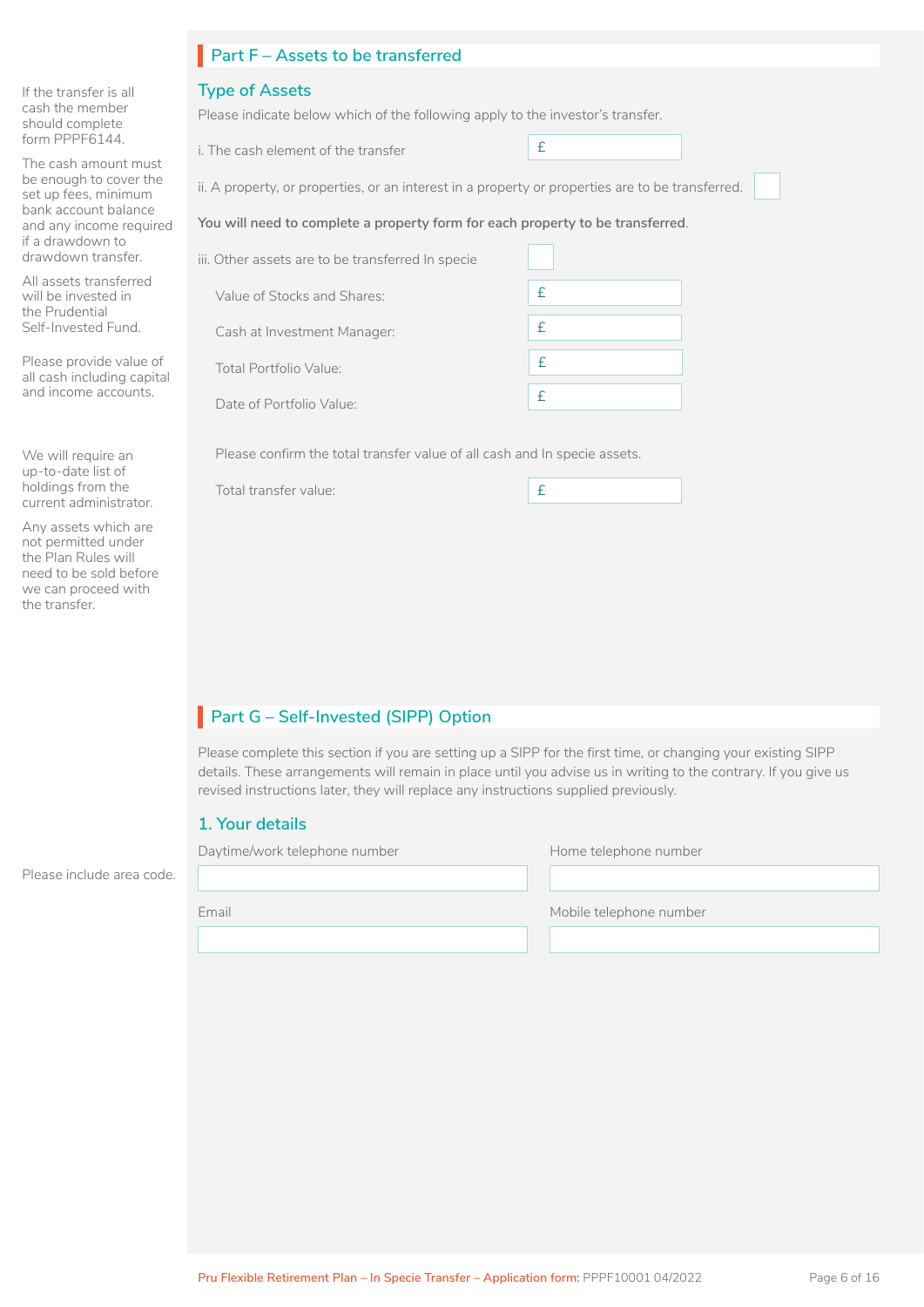| 2. Adviser details                                                      |                                                                                                                     |
|-------------------------------------------------------------------------|---------------------------------------------------------------------------------------------------------------------|
| Adviser's full name                                                     | Company name                                                                                                        |
|                                                                         |                                                                                                                     |
| Address                                                                 |                                                                                                                     |
|                                                                         |                                                                                                                     |
|                                                                         | Postcode                                                                                                            |
| Telephone number                                                        | Fax                                                                                                                 |
|                                                                         |                                                                                                                     |
| R. I. Number (e.g. ABC12345)                                            | Email                                                                                                               |
|                                                                         |                                                                                                                     |
| Adviser Firm FCA Number                                                 |                                                                                                                     |
|                                                                         | VAT Registered?<br>Yes<br><b>No</b>                                                                                 |
|                                                                         |                                                                                                                     |
| registered with Cofunds.                                                | If you intend to invest in unit trusts/OEICs through Cofunds via either SIPP option, your Adviser will need to be   |
| If your Adviser already has a Cofunds agency number, please insert here |                                                                                                                     |
|                                                                         | If not, your Adviser should register now on cofunds.co.uk/AboutUs/RegisterIntermediary.aspx and we will be          |
| in touch to request the agency code on establishment of the SIPP.       |                                                                                                                     |
|                                                                         | If you intend to invest via Stocktrade and are giving your Adviser authority to trade on the account, please insert |
| your Adviser's existing Stocktrade username for online dealing          |                                                                                                                     |
|                                                                         |                                                                                                                     |
| 3. Investment Authority                                                 |                                                                                                                     |
| please complete the following.                                          | We require your authority to accept investment instructions from anyone other than yourself. If this is applicable  |
|                                                                         | Please regard this as my authority for you to act on investment instructions received from:                         |
| The Adviser detailed above                                              | Another Party                                                                                                       |
|                                                                         |                                                                                                                     |
| Other party's contact name                                              |                                                                                                                     |
|                                                                         |                                                                                                                     |
| Address                                                                 |                                                                                                                     |
|                                                                         |                                                                                                                     |
|                                                                         | Postcode                                                                                                            |
|                                                                         |                                                                                                                     |
| Telephone number                                                        | Fax                                                                                                                 |
|                                                                         |                                                                                                                     |
|                                                                         |                                                                                                                     |
| Email                                                                   |                                                                                                                     |

All contributions will be invested in the Self-Invested Fund (SIF). You may select one or both of these options.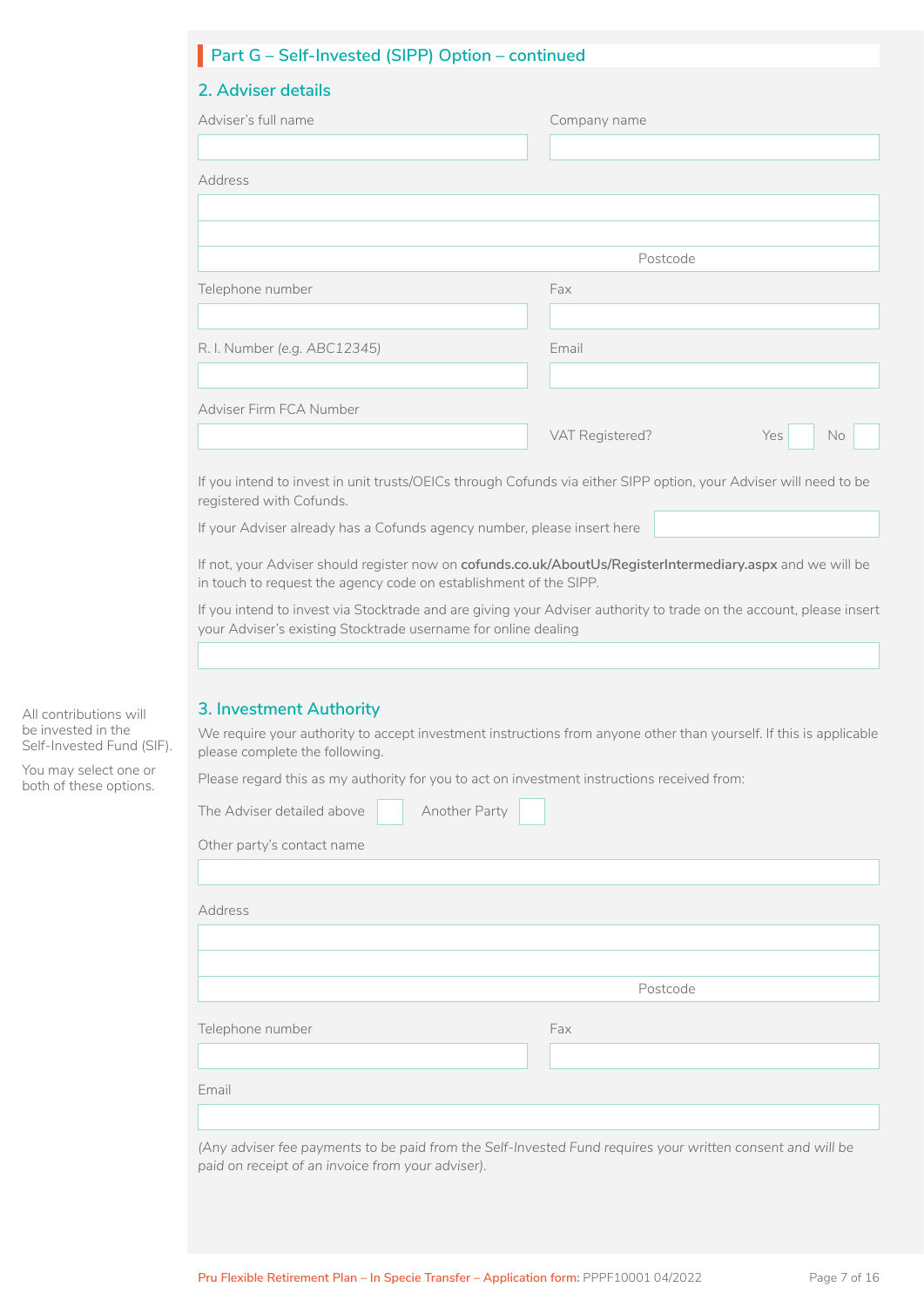## Part G – Self-Invested (SIPP) Option – continued

#### **4. Investment Intentions**

| Cofunds range)?<br>i.<br>ii.<br>III.                                                              | To help us establish appropriate arrangements, please indicate your investment intentions:<br>Do you want to invest in the FundSIPP option (maximum 20 funds from the<br>If yes, please ignore the rest of this section. Please ensure that you have completed the investment authority on<br>page 7. Uninvested monies will be held on deposit in your SIPP bank account.<br>Do you want Prudential to transact unit trust or other investment applications or<br>instructions from you or your adviser?<br>Please ensure you have completed the investment authority on page 7.<br>Do you want to invest in unit trusts/OEICs?<br>Your adviser can place investment instructions online via the PruAdviser web portal.<br>Do you wish to appoint Prudential's preferred execution-only broker for share dealing?<br>We will open an account and provide you with details when it has been opened. The terms of the facility<br>will be provided on request. | Yes<br>Yes<br>Yes<br>Yes | No<br><b>No</b><br>No<br>No |  |  |  |  |  |
|---------------------------------------------------------------------------------------------------|---------------------------------------------------------------------------------------------------------------------------------------------------------------------------------------------------------------------------------------------------------------------------------------------------------------------------------------------------------------------------------------------------------------------------------------------------------------------------------------------------------------------------------------------------------------------------------------------------------------------------------------------------------------------------------------------------------------------------------------------------------------------------------------------------------------------------------------------------------------------------------------------------------------------------------------------------------------|--------------------------|-----------------------------|--|--|--|--|--|
|                                                                                                   |                                                                                                                                                                                                                                                                                                                                                                                                                                                                                                                                                                                                                                                                                                                                                                                                                                                                                                                                                               |                          |                             |  |  |  |  |  |
|                                                                                                   |                                                                                                                                                                                                                                                                                                                                                                                                                                                                                                                                                                                                                                                                                                                                                                                                                                                                                                                                                               |                          |                             |  |  |  |  |  |
|                                                                                                   |                                                                                                                                                                                                                                                                                                                                                                                                                                                                                                                                                                                                                                                                                                                                                                                                                                                                                                                                                               |                          |                             |  |  |  |  |  |
|                                                                                                   |                                                                                                                                                                                                                                                                                                                                                                                                                                                                                                                                                                                                                                                                                                                                                                                                                                                                                                                                                               |                          |                             |  |  |  |  |  |
|                                                                                                   |                                                                                                                                                                                                                                                                                                                                                                                                                                                                                                                                                                                                                                                                                                                                                                                                                                                                                                                                                               |                          |                             |  |  |  |  |  |
|                                                                                                   |                                                                                                                                                                                                                                                                                                                                                                                                                                                                                                                                                                                                                                                                                                                                                                                                                                                                                                                                                               |                          |                             |  |  |  |  |  |
|                                                                                                   |                                                                                                                                                                                                                                                                                                                                                                                                                                                                                                                                                                                                                                                                                                                                                                                                                                                                                                                                                               |                          |                             |  |  |  |  |  |
|                                                                                                   |                                                                                                                                                                                                                                                                                                                                                                                                                                                                                                                                                                                                                                                                                                                                                                                                                                                                                                                                                               |                          |                             |  |  |  |  |  |
|                                                                                                   |                                                                                                                                                                                                                                                                                                                                                                                                                                                                                                                                                                                                                                                                                                                                                                                                                                                                                                                                                               |                          |                             |  |  |  |  |  |
|                                                                                                   | Please give the following information for online dealing.                                                                                                                                                                                                                                                                                                                                                                                                                                                                                                                                                                                                                                                                                                                                                                                                                                                                                                     |                          |                             |  |  |  |  |  |
|                                                                                                   | Please specify who you would like to have access to this account                                                                                                                                                                                                                                                                                                                                                                                                                                                                                                                                                                                                                                                                                                                                                                                                                                                                                              |                          |                             |  |  |  |  |  |
|                                                                                                   | I wish to have sole trading access to this account.                                                                                                                                                                                                                                                                                                                                                                                                                                                                                                                                                                                                                                                                                                                                                                                                                                                                                                           |                          |                             |  |  |  |  |  |
|                                                                                                   | I permit my Adviser as detailed in Part G to trade through this account.                                                                                                                                                                                                                                                                                                                                                                                                                                                                                                                                                                                                                                                                                                                                                                                                                                                                                      |                          |                             |  |  |  |  |  |
| I wish both my Adviser as detailed in Part G and myself to be able to trade through this account. |                                                                                                                                                                                                                                                                                                                                                                                                                                                                                                                                                                                                                                                                                                                                                                                                                                                                                                                                                               |                          |                             |  |  |  |  |  |
|                                                                                                   | Please give the following information for online trading:                                                                                                                                                                                                                                                                                                                                                                                                                                                                                                                                                                                                                                                                                                                                                                                                                                                                                                     |                          |                             |  |  |  |  |  |
|                                                                                                   | I wish to be able to trade through this account                                                                                                                                                                                                                                                                                                                                                                                                                                                                                                                                                                                                                                                                                                                                                                                                                                                                                                               |                          |                             |  |  |  |  |  |
|                                                                                                   | I wish to have view only access                                                                                                                                                                                                                                                                                                                                                                                                                                                                                                                                                                                                                                                                                                                                                                                                                                                                                                                               |                          |                             |  |  |  |  |  |
| Email                                                                                             | Please give the following information if you have selected either of the above options                                                                                                                                                                                                                                                                                                                                                                                                                                                                                                                                                                                                                                                                                                                                                                                                                                                                        |                          |                             |  |  |  |  |  |
| Contract notes<br>You                                                                             | The following information and communications will be available online via the Stocktrade web portal. Please<br>indicate below if you also wish to receive paper copies of any of the following:<br>Statements<br>Corporate action notifications<br>Who should Stocktrade contact with corporate actions?<br>Your adviser                                                                                                                                                                                                                                                                                                                                                                                                                                                                                                                                                                                                                                      |                          |                             |  |  |  |  |  |

#### **Keep track of your**  plan online, at a tim **that suits you**

With your Online Serv you can check the value of your plan, contact us securely, change personal details and view your documents. you're not registered, easy and only takes fiv minutes. You'll need you policy number, postco and date of birth. Go to **[pru.co.uk/registeronline](https://www.pru.co.uk/existing-customers/mypru/)**  to find out more.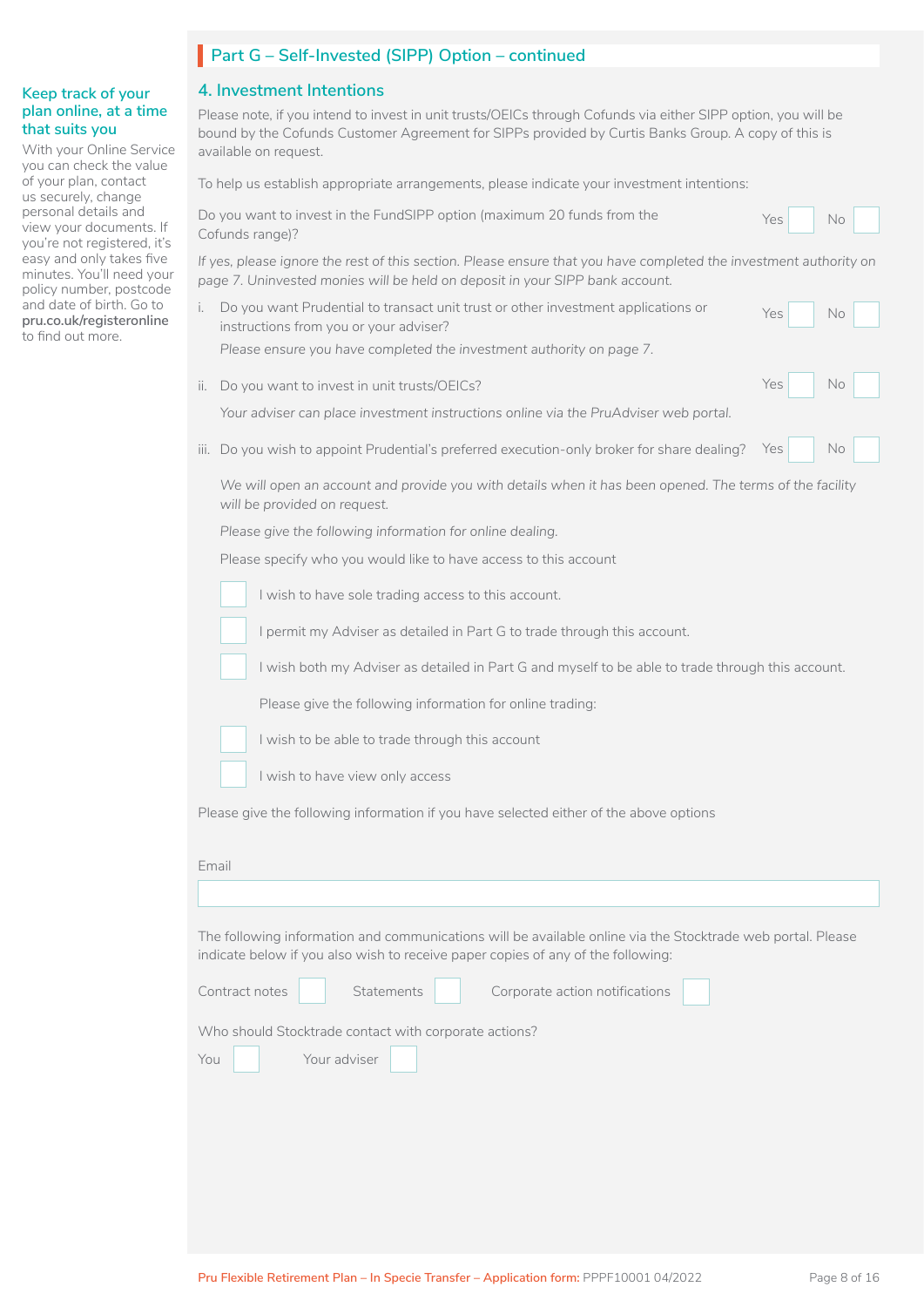## Part G – Self-Invested (SIPP) Option – continued

#### **5. Investment Manager**

You should complete this section if you wish to appoint an investment manager/broker of your choice.

| cordinali di docontro<br>with your chosen<br>investment manager or<br>broker. We will notify<br>you if it is necessary to | Name of Investment Manager or Broker                                                     |           |                                          |  |  |  |  |  |
|---------------------------------------------------------------------------------------------------------------------------|------------------------------------------------------------------------------------------|-----------|------------------------------------------|--|--|--|--|--|
| appoint an alternative.                                                                                                   | Discretionary<br>Type of Service                                                         | Advisory  | Execution only                           |  |  |  |  |  |
|                                                                                                                           | Name of Investment Manager/Broker                                                        |           |                                          |  |  |  |  |  |
|                                                                                                                           |                                                                                          |           |                                          |  |  |  |  |  |
|                                                                                                                           | <b>Contact Name</b>                                                                      |           |                                          |  |  |  |  |  |
|                                                                                                                           | Address                                                                                  |           |                                          |  |  |  |  |  |
|                                                                                                                           |                                                                                          |           |                                          |  |  |  |  |  |
|                                                                                                                           |                                                                                          |           |                                          |  |  |  |  |  |
|                                                                                                                           |                                                                                          |           | Postcode                                 |  |  |  |  |  |
|                                                                                                                           | Telephone number                                                                         | Fax       |                                          |  |  |  |  |  |
|                                                                                                                           |                                                                                          |           |                                          |  |  |  |  |  |
|                                                                                                                           | Email                                                                                    |           |                                          |  |  |  |  |  |
|                                                                                                                           |                                                                                          |           |                                          |  |  |  |  |  |
|                                                                                                                           | $Part H - Income options$                                                                |           |                                          |  |  |  |  |  |
|                                                                                                                           |                                                                                          |           |                                          |  |  |  |  |  |
|                                                                                                                           | Note: You should complete this section if you are doing a Drawdown to Drawdown Transfer. |           |                                          |  |  |  |  |  |
|                                                                                                                           | Please select a gross Annual Income amount                                               |           |                                          |  |  |  |  |  |
| We will only be able to<br>make Income payments<br>when there is sufficient                                               | Specific Amount                                                                          | <b>OR</b> | % of Capped Drawdown Limit (Capped Only) |  |  |  |  |  |
| cash in the bank<br>account over and above<br>the minimum bank                                                            | Half yearly<br>Yearly                                                                    | Quarterly | Monthly                                  |  |  |  |  |  |
| account balance.                                                                                                          | Please advise the date you wish to receive your first payment                            |           | D<br>D<br>M<br>M                         |  |  |  |  |  |
|                                                                                                                           | Please select a day of the month<br>between the 1st and the 28th.                        |           |                                          |  |  |  |  |  |
|                                                                                                                           | <b>Payment details</b>                                                                   |           |                                          |  |  |  |  |  |
|                                                                                                                           | <b>Bank/Building Society Name</b>                                                        |           |                                          |  |  |  |  |  |
|                                                                                                                           |                                                                                          |           |                                          |  |  |  |  |  |
|                                                                                                                           | Address                                                                                  |           |                                          |  |  |  |  |  |
|                                                                                                                           |                                                                                          |           |                                          |  |  |  |  |  |
|                                                                                                                           |                                                                                          |           |                                          |  |  |  |  |  |
|                                                                                                                           |                                                                                          |           | Postcode                                 |  |  |  |  |  |
|                                                                                                                           | <b>Branch Sort Code</b>                                                                  |           | Account number                           |  |  |  |  |  |
|                                                                                                                           |                                                                                          |           |                                          |  |  |  |  |  |
|                                                                                                                           | Roll number                                                                              |           | Name(s) of Account Holder                |  |  |  |  |  |

We cannot guarantee that we will be able to establish an account with your chosen investment manager or broker. We will notify you if it is necessary to appoint an alternative.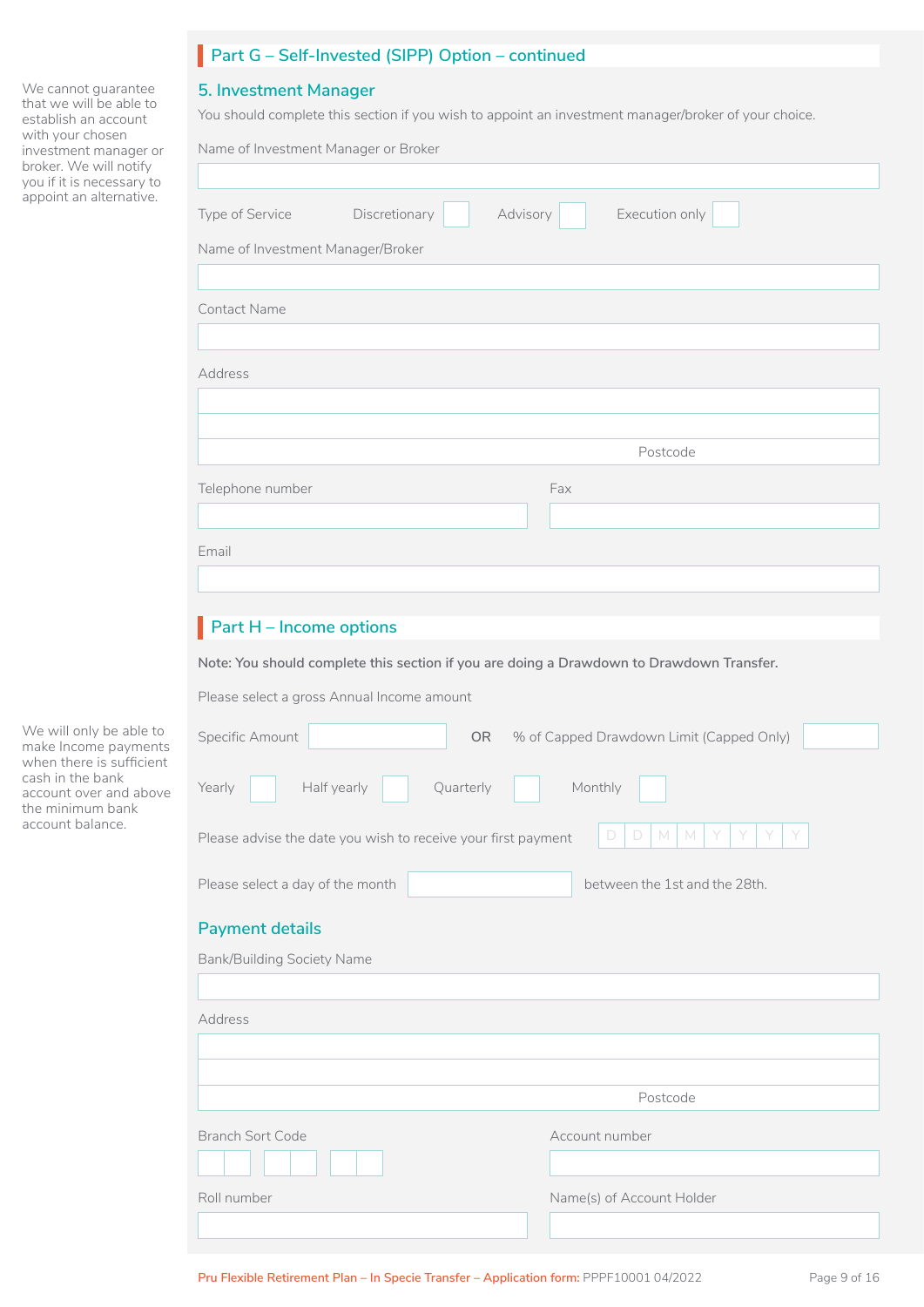## **Part I – Declaration by Investor**

**WARNING: It is a serious offence to make false statements. The penalties are severe and could lead to prosecution by HM Revenue & Customs (HMRC).** 

- 1. I apply for membership of the Prudential (SAL) Personal Pension Scheme and agree to abide by its Rules.
- 2. I request that the Trustee and Administrator or Insurer of my previous scheme or arrangement pays a transfer value to Prudential and that Prudential set up a Personal Pension and/or Drawdown Plan or Plans for me in respect of this transfer value. I understand that the number of such separate Arrangements and Plans will be decided by Prudential.
- 3. I declare that the information given by me in this form is correct and complete to the best of my knowledge and belief and agree that this application, including any other written statement by me or the administrator or insurer of the transferring arrangement to Prudential and Prudential's acceptance, shall be deemed to form part of any resultant contract or contracts.
- 4. I understand that the administrator or insurer of the transferring arrangement will be discharged of all liability to or in respect of me under the transferring arrangement, insofar as the benefits under the said arrangement are represented by the transfer value shown in this form.
- 5. I understand that no benefits arising as a result of this transfer are capable of commutation, surrender or assignment except as permitted by the Finance Act 2004.
- 6. I agree that Prudential may change the terms of the contract later if I have given incomplete or inaccurate information in this application.
- 7. I consent to Prudential's giving to or obtaining from the administrator or insurer of the transferring arrangement or others, such further information as may be reasonably necessary for the installation and administration of any plan set up as a result of the transfer.
- 8. I consent to Prudential and/or Curtis Banks Group:
	- a) accepting investment instructions from my adviser, investment manager or other party detailed in section G of this form or in writing at a later date, until I advise you to the contrary in writing.
	- b) accepting investment instructions after my death from my potential beneficiaries and/or personal representatives.
	- c) making investment decisions and/or selling assets without my consent according to the Terms and Conditions of my plan(s).
- 9. I consent to Prudential and Curtis Banks Group disclosing information regarding my Self-Invested Fund (SIF), including personal data (as defined in the General Data Protection Regulations 2018) and information relevant to my SIF:
	- (a) to any person anywhere in the world in the proper performance of their obligations under my plan's Term and Conditions, including any manager, any company within the Curtis Banks Group and any of their agents, delegates, counterparties and advisers; or
	- (b) to any member of the Curtis Banks Group to whom liabilities under my Plan(s) are reinsured in accordance with my plan(s) Terms and Conditions; or
	- (c) as required by law or any competent authority; or
	- (d) to any person Prudential or Curtis Banks Group reasonably believe to be my agent. Prudential or Curtis Banks Group may disclose such information orally, in writing (including by e-mail) or via secure internet portal.
- 10. I understand that Prudential or Curtis Banks Group will not proceed with any In specie transfer until an up-to-date valuation has been received from the existing scheme administrator.
- 11. I understand and agree that if I have applied for a Drawdown Plan:
	- a) I may alter the amounts, and frequency, of the Drawdown payments by giving revised instructions, in writing or otherwise, in a manner acceptable to Prudential provided that such payments are made only to the bank or building society account detailed in Section F of this application (or to any replacement account which I subsequently confirm in writing to Prudential);
	- b) I cannot pay or transfer any further monies into any existing Drawdown Plan and any new monies will be invested in a new Plan or Plans;
	- c) Prudential may adjust Drawdown payments at any time in the future if this is necessary to comply with HMRC rules;
	- d) Prudential shall be fully discharged of any liability for payments made in accordance with this application and any subsequent alterations to the instructions detailed on this form Prudential will review my Capped Drawdown plans every 3 years, or earlier if agreed by Prudential, in accordance with the scheme rules. From age 75, Prudential will review my Capped Drawdown plan every year.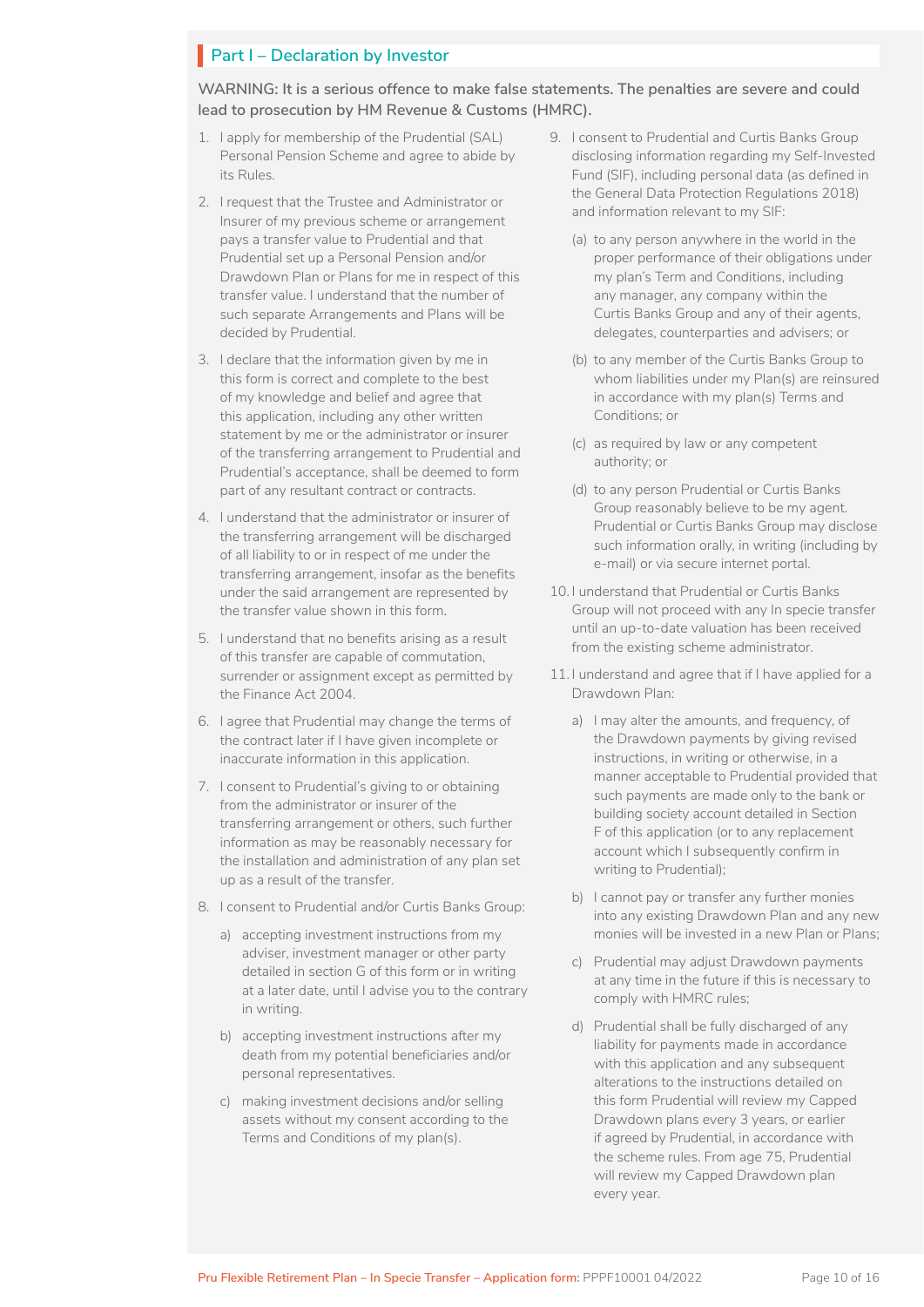## **Part I – Declaration by Investor – continued**

- e) I will write to Prudential to inform them if I flexibly access my benefits and the date I have done this within 91 days of the event occurring.
- 12. I understand where I have chosen to take income that I am responsible for ensuring there is sufficient cash in addition to the minimum bank account balance to pay the income I require where that income is to be taken, in whole or in part, from the Self-Invested Fund.
- 13. I understand that I am responsible for any tax charges on unauthorised payments if the information that I have given is not complete and correct.
- 14. I request that maximum income reviews for Capped Drawdown are conducted within the timeframe set out in legislation and as agreed with Prudential.
- 15. I understand that I can alter the terms of my plan by giving revised instructions to Prudential, in writing, and that these revisions can be either directly from me, from my employer, or from the financial adviser who arranged my plan (or from any other adviser I appoint in writing and accepted by Prudential) provided that such revisions are allowed in terms of the Rules and Plan Conditions.
- 16. If I have chosen to invest in unit trusts/OEICs through Cofunds via either SIPP option in Part G, I agree to be bound by the Cofunds Customer Agreement for SIPPs provided by Curtis Banks Group.
- 17. I consent to Prudential providing the Financial Adviser detailed in this Application Form, information on all my Prudential Individual Pension Plans (including group arrangements). This authority is valid until it is cancelled, in writing, by me, or by submission of future applications.
- 18. I authorise Prudential to act upon my instructions regarding the facilitation of Adviser Charges (the "Adviser Charge Instruction") whether specified here now or elsewhere at any time in future. I also understand that Prudential shall not be required to carry out such instructions (including any permitted by my adviser firm) where they conflict with any applicable law or regulation and/ or where they are inconsistent with Prudential's Adviser Charge administration capability.
- 19. I understand that where there is a difference between the Adviser Charge Instruction and the Adviser Charges agreed with my adviser firm, Prudential will only facilitate payment in accordance with my Adviser Charge Instruction.
- 20. I confirm that the Adviser Charge specified in my Adviser Charge Instruction is inclusive of any VAT at the prevailing rate from time to time.
- 21. I understand that Prudential will not automatically amend the level of any Adviser Charges where there is a change in the applicable rate of VAT. I agree that Prudential may change the amount of Adviser Charge solely on the instruction of my adviser firm where this is wholly related to a change in the rate of VAT applicable, including where previously VAT free adviser charges become subject to VAT.
- 22. I understand that, with the exception of changes in the level of VAT applicable, the Adviser Charge may not be increased without my explicit authority.
- 23. I agree that the Adviser Charge may be reduced or stopped by Prudential or my adviser firm without my explicit authority.
- 24. I agree that where my adviser firm arranges for the services I have agreed with them to be provided by another adviser firm, I authorise Prudential to amend my Adviser Charge Instructions to pay the Adviser Charges at the existing agreed level to the new adviser firm.
- 25. I confirm that I have discussed with my financial adviser the tax implications of having my Adviser Charge deducted from the contract and acknowledge that deduction of the Adviser Charge may trigger a tax liability. (Whether tax is triggered as a result of the Adviser Charge will depend on the type of Prudential contract and how you have agreed with your adviser to structure payment of the Adviser Charge. Your adviser (or another independent tax adviser) should provide you with this advice).
- 26. I understand that if adviser charges are not paid in line with HMRC rules unauthorised payments will be created and tax charges will apply for which I will be liable. I confirm that:
	- any adviser charges are genuinely commercial remuneration arrangements between myself and my adviser and are appropriate in relation to the advice and service my adviser provides in relation to pension schemes.
	- where I have selected Ongoing Adviser Charges I am receiving ongoing advice and/ or service, I understand that ongoing adviser charges must stop if I cease to receive ongoing pension scheme advice and/or service from my financial adviser and I should inform Prudential immediately if this happens.

If any Adviser Charges are overpaid to my adviser I understand that I must ensure that the overpayment is returned to my pension scheme.

I understand that adviser charges deducted from my pension plan(s) will have an impact on the initial and future benefits payable from these plans.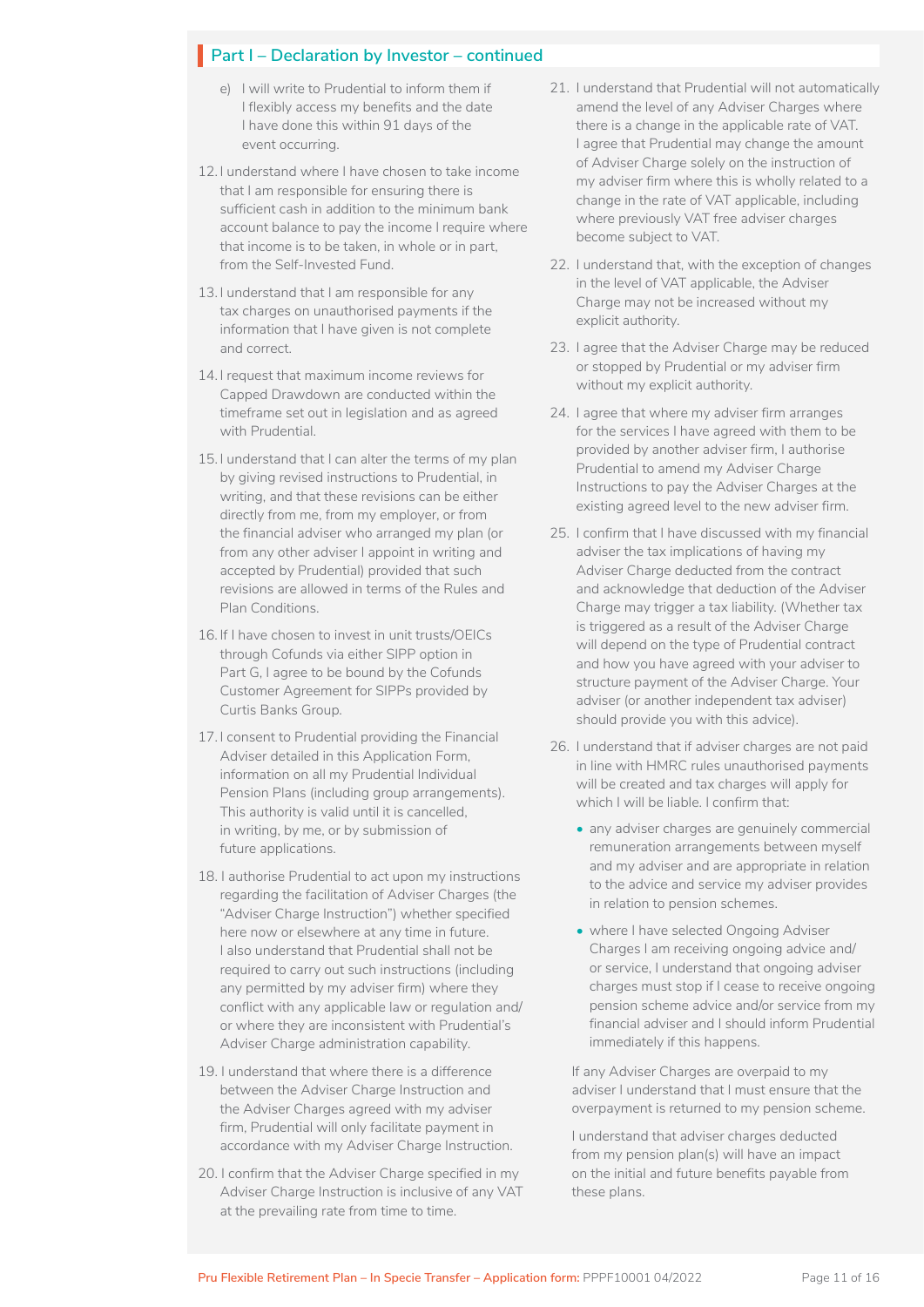#### **Part I – Declaration by Investor**

#### **How we use your personal information**

We, Prudential UK (part of M&G plc), take the privacy and protection of your personal information seriously.

So we've set out below information about our processing of your personal information, what rights you have, and how you can get in touch if you want to know more.

When we say personal information, we mean information about you, such as your name, date of birth and contact details. We collect personal information from you that is necessary for us to either provide you with the product or service you've requested or to comply with statutory or contractual requirements. Unfortunately if you don't provide all of the information we require this may mean we are unable to provide our products and services to you.

#### **Part A – How we use your personal information and why**

We, M&G plc and our Business Partners, will use the personal information you provide to us, together with other information, for the following purposes:

- the administration of our products and services. including to enable us to perform our obligations to you and to provide any relevant services as discussed with you prior to any purchase of a product or service
- complying with any regulatory or other legal requirements
- carrying out checks using agencies such as credit reference agencies, tracing companies, or publicly available information (See Part B for more)
- the provision of customer services like to reply to a question, or tell you that something's changing
- automated decision-making or profiling (see Part C for more)
- keeping your information on record and carrying out other internal business administration

In addition, we, M&G plc, and our Marketing Partners, will use the personal information you provide to us, together with other information, to send you direct marketing offers by electronic and non-electronic means including by post, as well as sending you introductions to products and services from carefully selected third parties also by post. Please see Part G for further details.

Some of the purposes above are necessary to allow us to perform our contractual obligations to you and to enable us to comply with applicable laws and regulation. We may also rely on legitimate interests or other legal bases in using and sharing your personal information for the purposes described above to improve our products and services. This allows us to explore ways to develop our business and to gain insights into how our products and services are used.

To the extent that we need your consent to use your personal information for the purposes described above, you explicitly provide your consent by signing and returning this form, or as set out in Part G as appropriate.

#### **Who we share your personal information with and why**

We may share your personal information within M&G plc and with our Business Partners, for any of the purposes set out in Part A. If you have a joint policy or investment, the other person may receive your personal information too. If appropriate, we may also pass on your personal information to financial crime prevention agencies, any legal, regulatory or government bodies.

As we, the M&G plc, and some of our Business Partners are global companies, we might need to send your personal information to countries that have different data protection laws to the UK or the European Economic Area. These transfers will only be to countries in respect of which the European Commission and, where applicable, the UK Government has issued a data protection 'adequacy' decision, or to other countries, such as India or the United States of America, but only where appropriate safeguards have been put in place first. In more limited circumstances, we may also need to rely on a derogation under applicable privacy laws.

If you want to know more about these safeguards – like our use of the European Commission's or UK's Model Clauses which govern the transfer of information outside of the European Economic Area and UK respectively – further information is available on request.

#### **We keep your personal information for a set amount of time**

Your personal information will be stored either for as long as you (or your joint policyholder) are our customer, or longer if required by law or as is otherwise necessary. It'll always be in line with our data retention policy.

#### **Part B – Reference checks**

For certain products, we may use approved credit reference agencies, tracing companies, financial crime prevention agencies, or publicly available information, to help us to check your identity, as well as to prevent fraud and money laundering; this may include checks on your current or previous addresses. Results of these may be recorded for future reference.

These checks may also be carried out for a joint policy holder or person(s) that you provide personal information on. Should we ever lose contact with you, we may use these agencies to verify your address to help us get back in touch.

Any transfer of your personal information will always be done securely.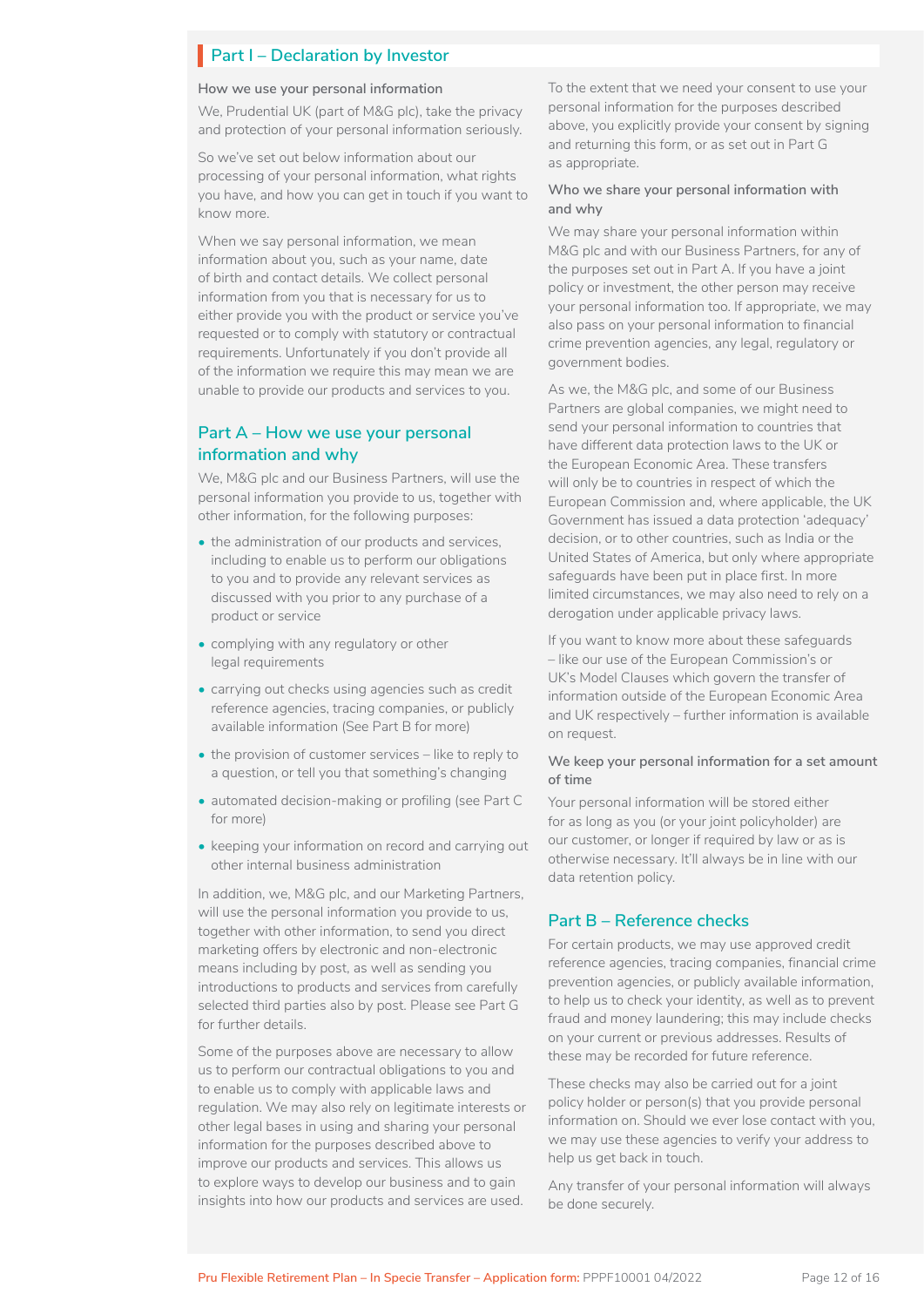#### **Part I – Declaration by Investor – continued**

#### **Part C – We may use your personal information to make automated decisions or profile you**

We, M&G plc, our Business Partners, and our Marketing Partners may use your personal information to make automated decisions affecting you or to conduct other profiling (for example, marketing profiling).

To the extent that we conduct such automated decision making activity, we'll provide you with further information at the appropriate time.

#### **Part D – Use of your sensitive personal information**

For certain products or services, we'll need to process your sensitive personal information, such as information relating to health, genetics, biometric identifiers and sexual orientation. To the extent that we need your explicit consent to process this kind of personal information in the manner described in Parts A, B, and C, you explicitly provide your consent by signing and returning this form.

#### **Part E – You're in control**

When it comes to how we use your personal information, you've got the right to:

- request a copy of your personal information for free (we may charge you for this if the request is manifestly unfounded or excessive)
- in certain circumstances request that we move your personal information to another organisation if you want us to
- request that we correct anything that's wrong, or complete any incomplete personal information
- ask us to delete your personal information if it is no longer needed for the purposes set out in Part A or if there is no other legal basis for the processing
- limit how we use your personal information or withdraw your consents (including automated decision making) you have given for the processing of your personal information
- object to us using your personal information for direct marketing (including related profiling) or other processing based on legitimate interests
- complain to a data protection authority or another independent regulator about how we're using it.

If you want to do any of these things, or would like an explanation as regards these rights, we've explained how you can get in touch in the Contact Us section.

If you do need to speak to us, it'll be useful to have to hand that the data controller of your personal information is Prudential UK. Prudential UK have also appointed a Data Protection Officer who can be reached at the address shown in the contact us section of this document.

We may monitor or record calls or any other communication we have with you. This might be for training, for security, or to help us check for quality.

#### **Part F – Acting on someone else's behalf?**

If you give us personal information about another person (or persons), we'll take that to mean they have appointed and authorised you to act on their behalf. This includes providing consent to:

- our processing of their personal information and sensitive personal information (as we've explained in Parts A, B, C, and D above)
- you getting any information protection notices on their behalf.

If for any reason you are concerned as to whether you are permitted to provide us with the other person's information, please contact us on the phone number below before sending us anything.

#### **Part G – Direct marketing**

We and M&G plc will still send you information by post about the Prudential UK and M&G plc's products and services and carefully selected third parties.

Additionally, from time to time, Prudential UK and the M&G plc would like to contact you by electronic means with details about products, services and any special offers. Please note that any consent you give will not apply to M&G Investments Group and Prudential International Assurance plc as they operate their own customer databases and may contact you separately.

If you consent to us contacting you for this purpose by electronic means, please tick to say how we may contact you (tick as many or as few as you like):



And if you change your mind, and/or you would like to opt-out of receiving non-electronic direct marketing, it's easy to let us know. Just call us on 0800 000 000.

#### **Contact us**

If you want to exercise your rights in Part E or if you require any other information about any other part of this notice, you can contact us in a number of different ways.

Write to us at:

**Customer Service Centre Prudential Lancing BN15 8GB**

Call us on: **0800 000 000**

Or visit: **pru.co.uk**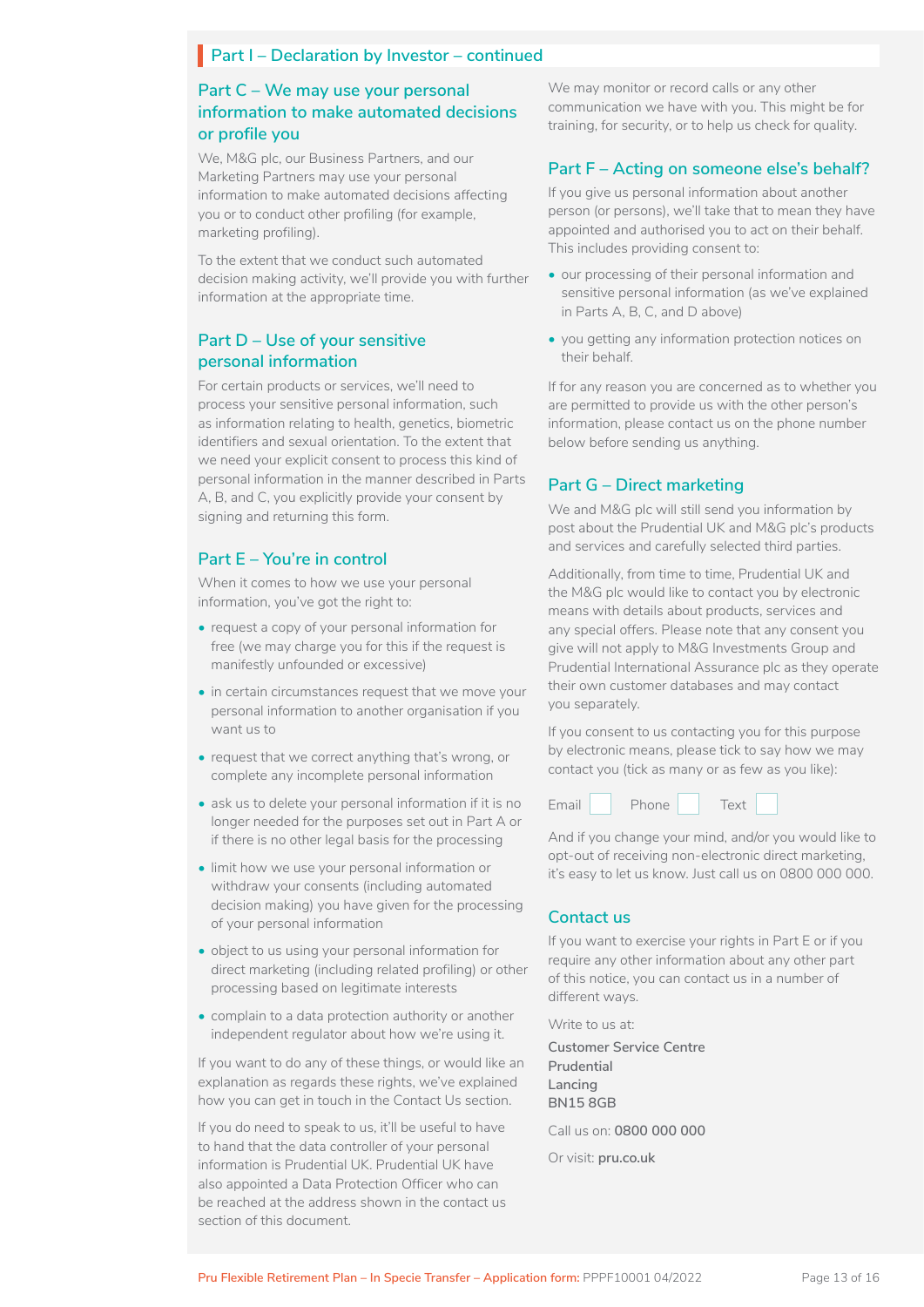## **Part I – Declaration by Investor**

Prudential UK means The Prudential Assurance Company Limited, Prudential Distribution Limited, Prudential Life Time Mortgages Limited, Prudential Pensions Limited, and M&G Wealth Advice Limited as appropriate.

M&G plc means any affiliates of Prudential UK (including, Prudential International Assurance plc, PGDS (UK ONE) Limited, M&G Global Services Private Limited, M&G Investments Group, and Prudential Corporate Pensions Trustee Limited.

Business Partners means our service providers, accountants, auditors, IT service and platform providers, intermediaries, reinsurers, retrocessionaires, investment managers, agents, pension trustees (and other stakeholders), scheme advisors, introducers, selected third party financial and insurance product providers, and our legal advisers.

Marketing Partners means our service providers, intermediaries, pension trustees (and other stakeholders), scheme advisors, introducers and selected third party financial and insurance product providers.

Please confirm if you have received free, impartial guidance from Pension Wise – the Government guidance service from MoneyHelper.



Yes, I have used Pension Wise, the Government guidance service from MoneyHelper.



No, I have not used Pension Wise, the Government guidance service from MoneyHelper.

For your own benefit and protection, you need to read carefully the documentation provided before signing and returning this form. You should also read carefully any further documentation provided to you in the future. If there is anything you do not understand, please ask us for further information.

| Your signature | Date |
|----------------|------|
|----------------|------|

| V | М |  |  |
|---|---|--|--|

**Prudential As Administrator Agrees To Administer The Prudential (SAL) Personal Pension Scheme As Required By The Rules Of The Scheme.**

## **Part J – Declaration and certification from transferring arrangement**

- 1. We declare that to the best of our knowledge and belief the information given in all parts of this application is correct and complete.
- 2. We confirm that the transfer value detailed in this form is
- consistent with UK legislation and
- meets the requirements for equal treatment of retirement benefits between males and females in the same category of employment to the extent required by the Treaty of Rome.

| 3. If the transfer value is subject to a Court |
|------------------------------------------------|
| Order following the Investor's divorce (an     |
| "earmarking order"), a copy of this Order      |
| is attached.                                   |

LJ

Copy attached

| Your signature | Date |
|----------------|------|
|----------------|------|

| )ate |   |   |  |  |
|------|---|---|--|--|
|      | ν | ν |  |  |

For and on behalf of the administrator of the transferring scheme or the insurer of the transferring arrangement or contract.

The Prudential (SAL) Personal Pension Scheme is an appropriate personal pension scheme and has been allocated HMRC reference number 00605330RK and ASCN A7001074K.

Please advise contact details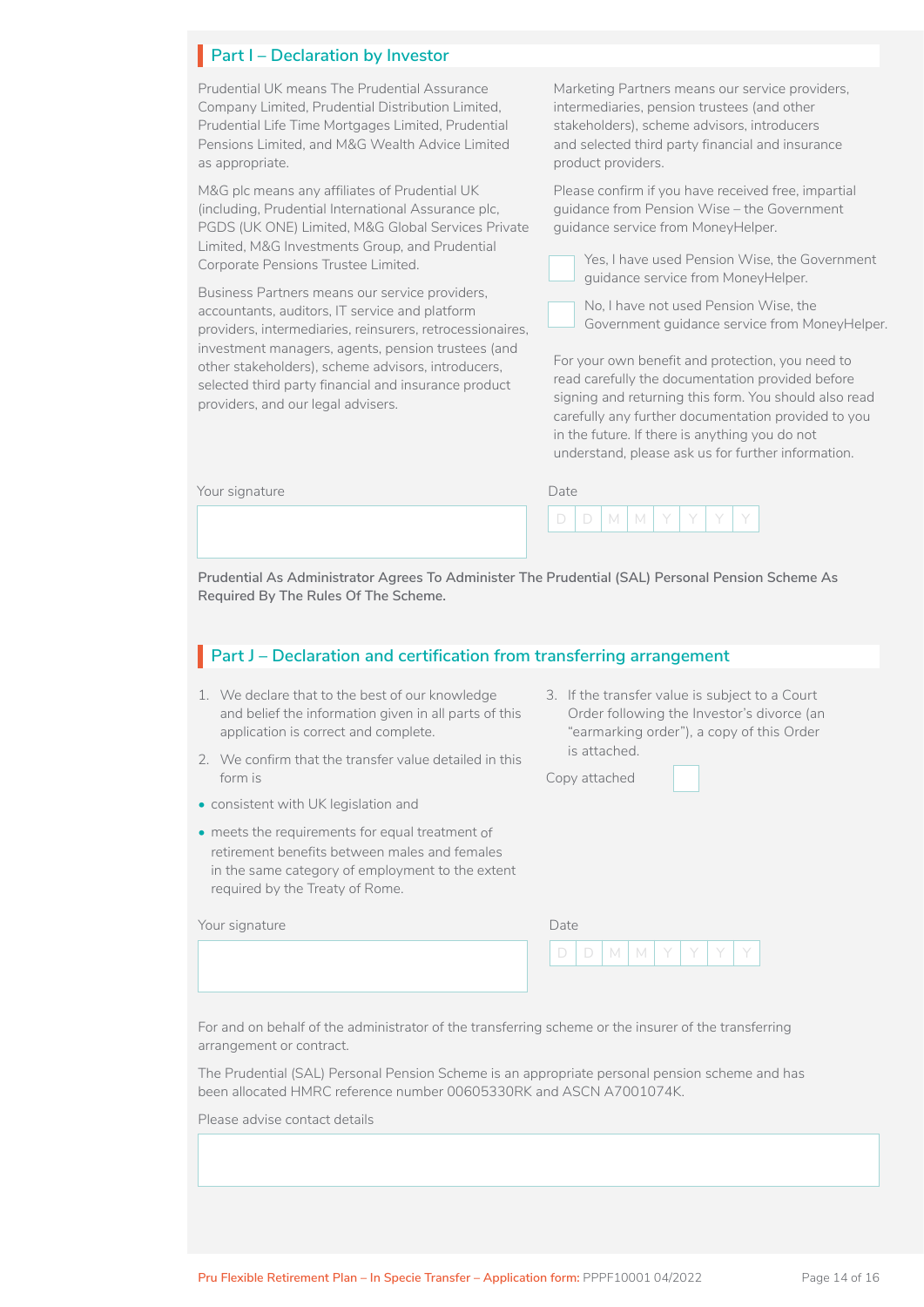### **For Completion by financial adviser – other essential information – all sections should be completed**

| 1. Your FCA Number (Registered Individuals)                                                                                                          |
|------------------------------------------------------------------------------------------------------------------------------------------------------|
| e.g. A B C 1 2 3 4<br>5                                                                                                                              |
| Registered Individual's Forename                                                                                                                     |
|                                                                                                                                                      |
| Registered Individual's Surname                                                                                                                      |
|                                                                                                                                                      |
| We will not process applications where advice has<br>I confirm that I have provided advice in connection with this application<br>not been provided. |

**We do not pay Adviser fees on In specie transfers. Once the plan is set up you may be able to take a fee directly from the SIF bank account.**

#### **2. Your Agency details**

| Your Prudential (SAL) Agency Number        | Agency name and address stamp |  |  |
|--------------------------------------------|-------------------------------|--|--|
|                                            |                               |  |  |
| 2 3 4 5 6 X<br>e.g. 1                      |                               |  |  |
|                                            |                               |  |  |
|                                            |                               |  |  |
|                                            |                               |  |  |
|                                            |                               |  |  |
|                                            |                               |  |  |
| 3. Your Customer Reference Number (if any) |                               |  |  |

### **4. Routing Instructions**

*You should ignore this section if the investor already has a plan – as your previous routing instructions will be followed. (Note: the Investor must always get the original certificate even where this is initially sent via someone else.)*

| Certificate of Membership to:                                                                      | Copy Certificate to:                    |
|----------------------------------------------------------------------------------------------------|-----------------------------------------|
| Special destination*<br>Investor<br>You                                                            | Special destination*<br>Investor<br>You |
| * Special destination - Name                                                                       |                                         |
|                                                                                                    |                                         |
| Address                                                                                            |                                         |
|                                                                                                    |                                         |
|                                                                                                    |                                         |
|                                                                                                    | Postcode                                |
| Use of this address must have been authorised by the investor, to maintain client confidentiality. |                                         |
| Signature                                                                                          | Date                                    |
|                                                                                                    | $\Box$<br>$\Box$<br>M<br>M              |
| Name in block capitals                                                                             | Position in firm                        |